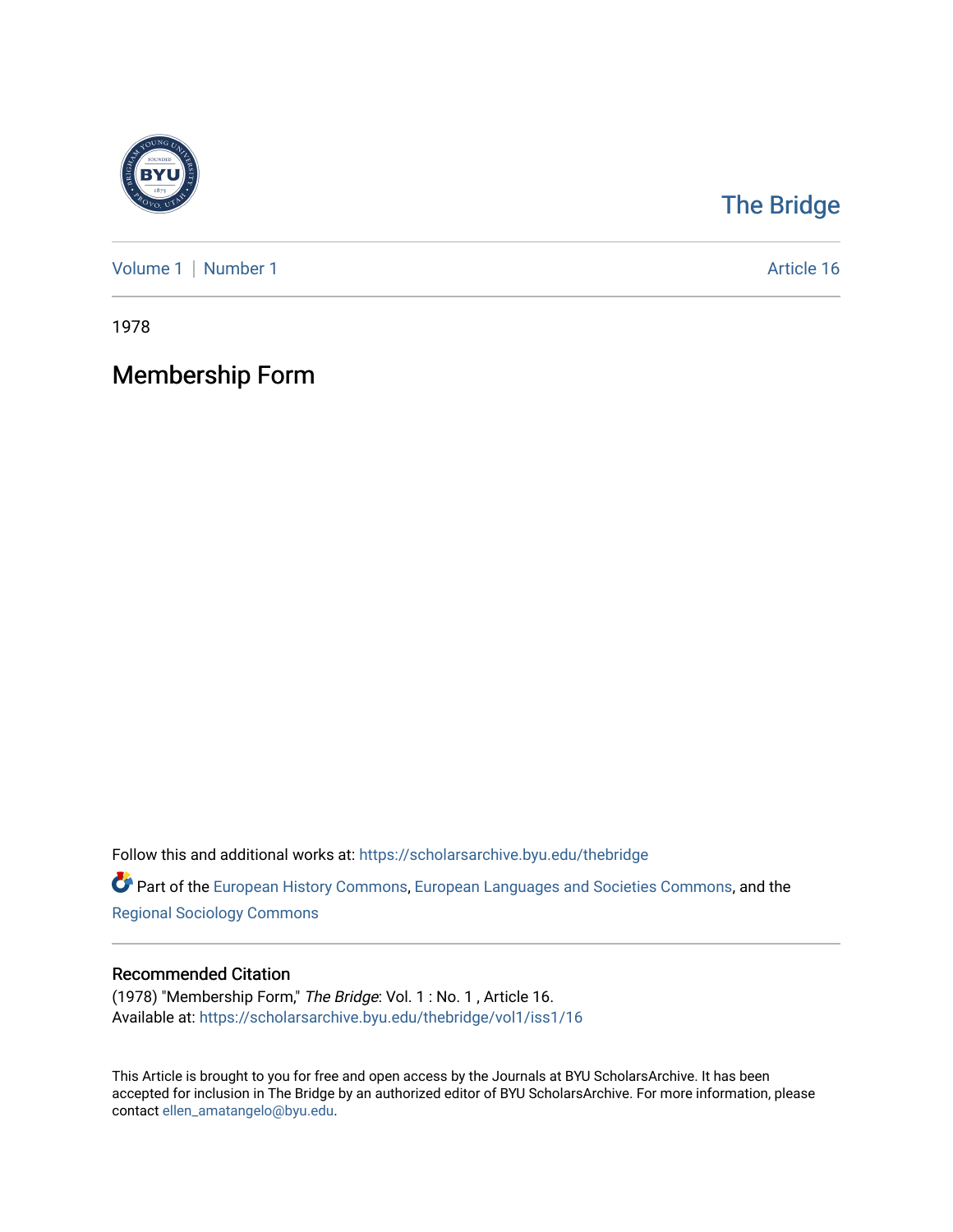### **MEMBERSHIP FORM**

Please enroll me as a member of the DANISH AMERICAN HERITAGE SOCIETY.

GENERAL MEMBERSHIP (individual or family) . . .. ... \$ 10.00 SUSTAINING MEMBERSHIP (individual or family) .... \$ 25.00 I would like to support the Danish American Heritage Society with an additional contribution of \$

| Name_    |              |     |
|----------|--------------|-----|
| Address. |              |     |
|          |              |     |
| City     | <b>State</b> | Zip |

Send membership dues to Egon Bodtker, Treasurer, Danish American Heritage Society, 1132 Newport Drive S.E., Salem, Oregon 97302. Dues and contributions are deductible for income tax purposes.